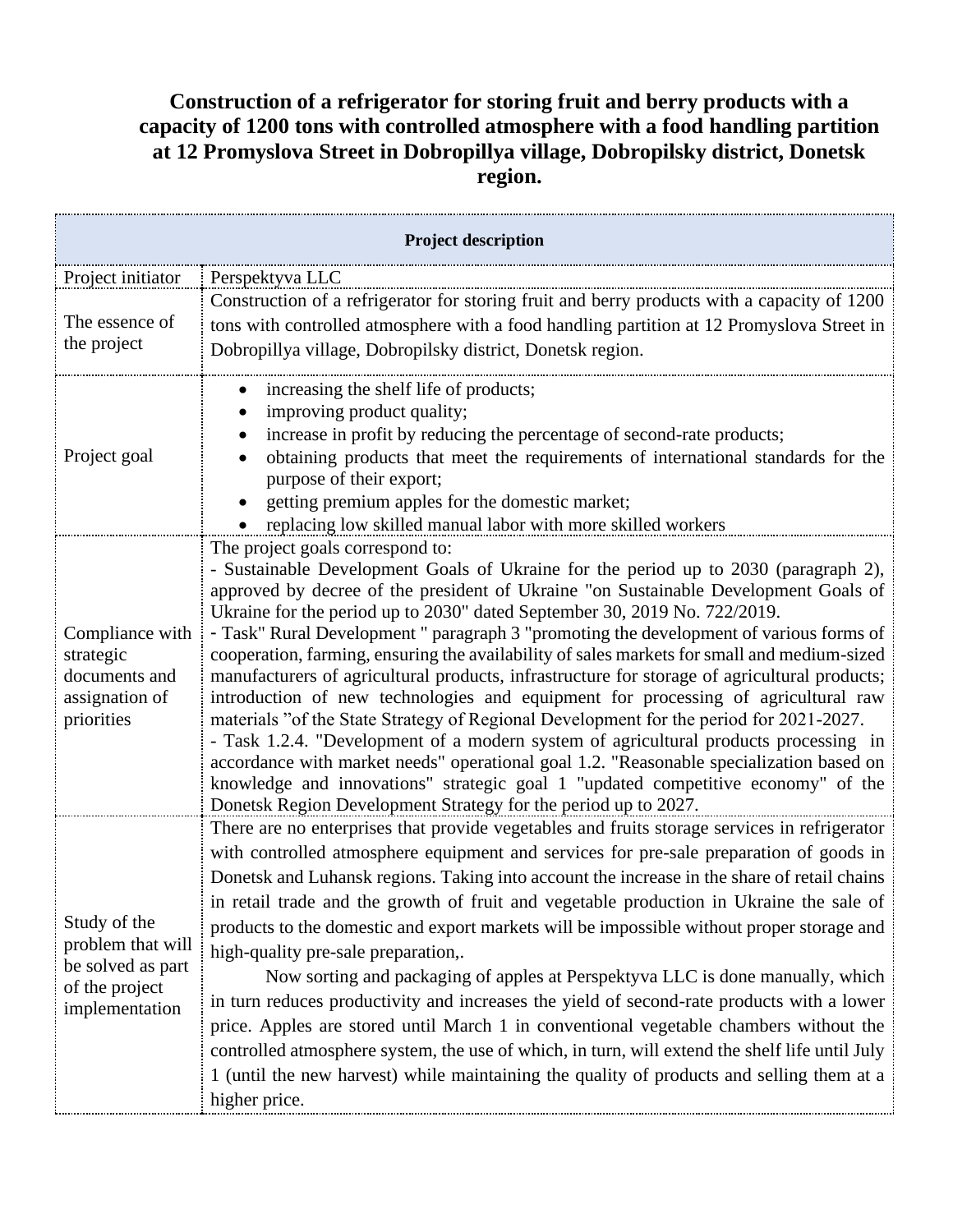|                                                          | The lack refrigerators equipped with a controlled atmosphere system affects the                                                 |  |
|----------------------------------------------------------|---------------------------------------------------------------------------------------------------------------------------------|--|
|                                                          | quality of the product and its shelf life. This system would save high-quality products for                                     |  |
|                                                          | the Consumer until the new harvest. The lack of sorting equipment for pre-sale preparation                                      |  |
| The estimated                                            | of goods does not allow the company to fulfill all the consumer demands.                                                        |  |
| cost of the                                              |                                                                                                                                 |  |
| project amounts                                          | 27 897, 00 thousand UAH.                                                                                                        |  |
| to                                                       |                                                                                                                                 |  |
| Project                                                  |                                                                                                                                 |  |
| Implementation<br>Arrangement                            | Project financing, private investment.                                                                                          |  |
| Key financial                                            |                                                                                                                                 |  |
| indicators of the                                        |                                                                                                                                 |  |
| project                                                  | <b>IRR 20%</b>                                                                                                                  |  |
| implementation                                           |                                                                                                                                 |  |
| Project                                                  |                                                                                                                                 |  |
| implementation<br>term                                   | 12 months.                                                                                                                      |  |
| Indicative                                               |                                                                                                                                 |  |
| funding sources                                          | Perspektyva LLC                                                                                                                 |  |
| to finance the                                           | USAID "economic support for Eastern Ukraine"                                                                                    |  |
| project                                                  |                                                                                                                                 |  |
| Project                                                  |                                                                                                                                 |  |
| Implementation<br>Arrangement                            | feasibility study                                                                                                               |  |
| Interested parties                                       |                                                                                                                                 |  |
| and expected                                             |                                                                                                                                 |  |
| result of the                                            | Project owner: Perspektyva LLC, Kryvyi Rih rural territorial community                                                          |  |
| project                                                  |                                                                                                                                 |  |
| implementation                                           |                                                                                                                                 |  |
| Characteristics of an object (existing or newly created) |                                                                                                                                 |  |
| Location of the<br>object                                | Donetsk region, Dobropillya village, 12 Promyslova Street                                                                       |  |
| Description of                                           |                                                                                                                                 |  |
| existing objects                                         | There is a complete complex of real estate objects (vegetable storehouse) with a total area<br>of 9885.1 sq.m. on the land plot |  |
| or those that are                                        | It is proposed to create: a refrigerator for storing fruit and berry products with a capacity of                                |  |
| proposed to be<br>created as part of                     | 1200 tons with controlled atmosphere with a food handling partition                                                             |  |
| the project                                              |                                                                                                                                 |  |
| implementation                                           |                                                                                                                                 |  |
| Form of property                                         | Private                                                                                                                         |  |
|                                                          | proximity to Dobropillya Railway Station (1000 m)                                                                               |  |
| Related<br>infrastructure                                | Availability and distance to public infrastructure: all infrastructure (water disposal, water                                   |  |
|                                                          | supply, power supply) is located on the plot                                                                                    |  |